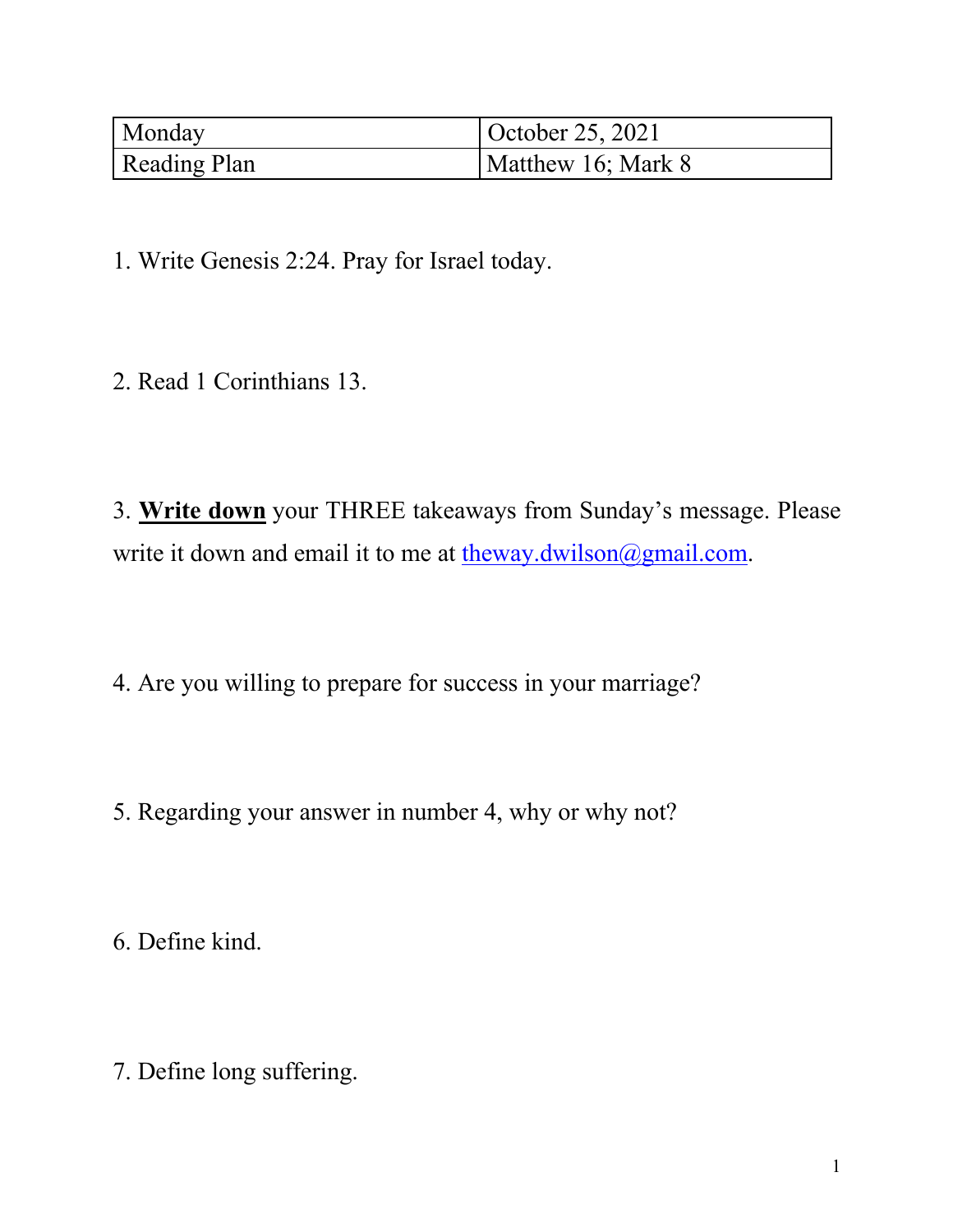| Tuesday      | October 26, 2021 |
|--------------|------------------|
| Reading Plan | John 7-8         |

2. Read 1 Corinthians 13.

Though I speak with the tongues of men and of angels, but have not love, I have become sounding brass or a clanging cymbal. **<sup>2</sup>** And though I have the gift of prophecy, and understand all mysteries and all knowledge, and though I have all faith, so that I could remove mountains, but have not love, I am nothing. **<sup>3</sup>** And though I bestow all my goods to feed the poor, and though I give my body to be burned, but have not love, it profits me nothing.

**<sup>4</sup>** Love suffers long and is kind; love does not envy; love does not parade itself, is not puffed up; **<sup>5</sup>** does not behave rudely, does not seek its own, is not provoked, thinks no evil; **<sup>6</sup>** does not rejoice in iniquity, but rejoices in the truth; **<sup>7</sup>** bears all things, believes all things, hopes all things, endures all things.

**<sup>8</sup>** Love never fails. But whether there are prophecies, they will fail; whether there are tongues, they will cease; whether there is knowledge, it will vanish away. <sup>9</sup> For we know in part and we prophesy in part. <sup>10</sup> But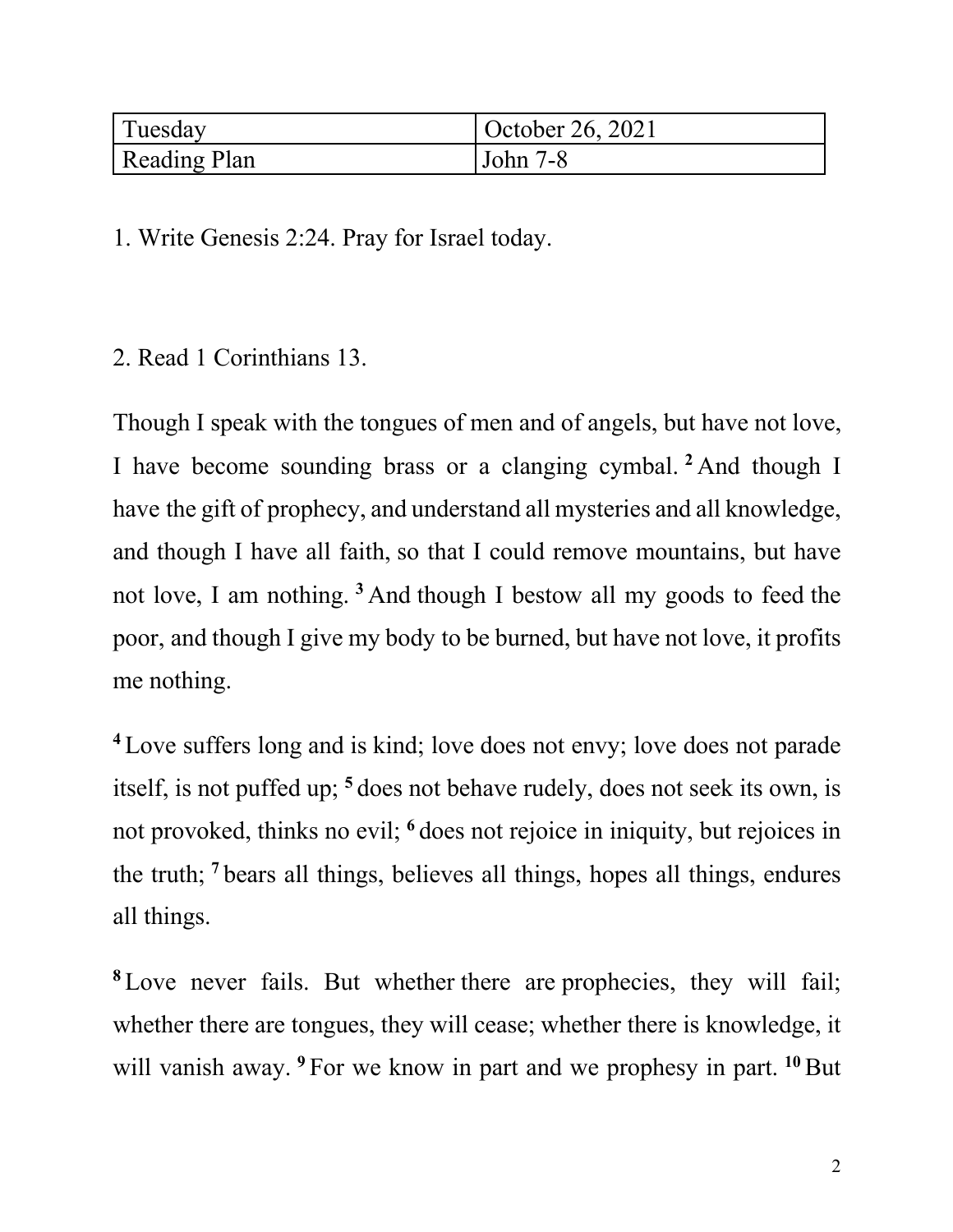when that which is perfect has come, then that which is in part will be done away.

**<sup>11</sup>** When I was a child, I spoke as a child, I understood as a child, I thought as a child; but when I became a man, I put away childish things. **<sup>12</sup>** For now we see in a mirror, dimly, but then face to face. Now I know in part, but then I shall know just as I also am known.

**<sup>13</sup>** And now abide faith, hope, love, these three; but the greatest of these is love.

3. Define envy.

4. Discuss love does not parade itself.

5. What does it mean to be puffed up?

6. How are you puffed up? (honesty is the road way to healing)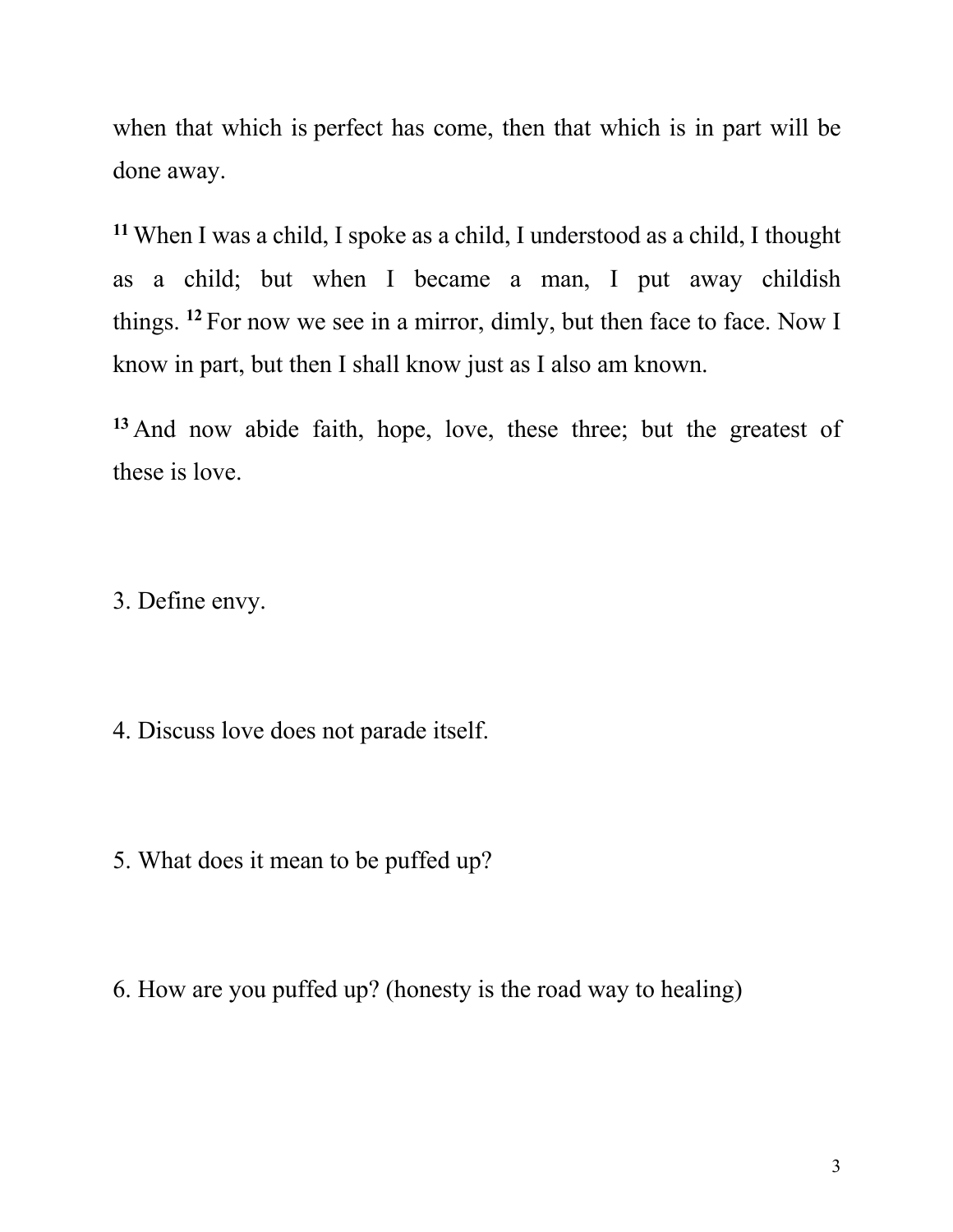7. Discuss behaving rudely. How do you behave rudely? What will you do to stop behaving rudely?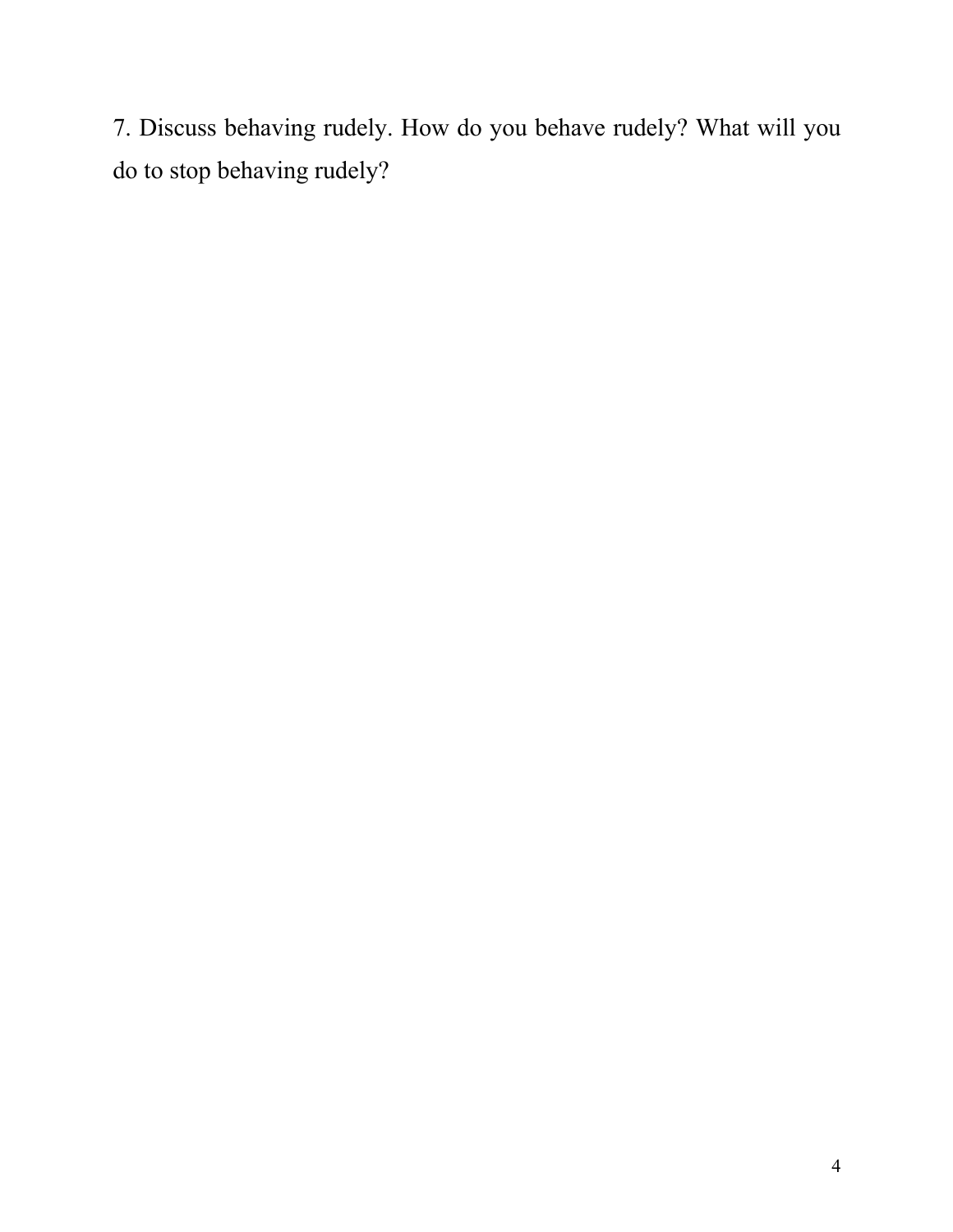| Wednesday    | October 27, 2021 |
|--------------|------------------|
| Reading Plan | John 9-10        |

2. Read 1 Corinthians 13.

Though I speak with the tongues of men and of angels, but have not love, I have become sounding brass or a clanging cymbal. **<sup>2</sup>** And though I have the gift of prophecy, and understand all mysteries and all knowledge, and though I have all faith, so that I could remove mountains, but have not love, I am nothing. **<sup>3</sup>** And though I bestow all my goods to feed the poor, and though I give my body to be burned, but have not love, it profits me nothing.

**<sup>4</sup>** Love suffers long and is kind; love does not envy; love does not parade itself, is not puffed up; **<sup>5</sup>** does not behave rudely, does not seek its own, is not provoked, thinks no evil; **<sup>6</sup>** does not rejoice in iniquity, but rejoices in the truth; **<sup>7</sup>** bears all things, believes all things, hopes all things, endures all things.

**<sup>8</sup>** Love never fails. But whether there are prophecies, they will fail; whether there are tongues, they will cease; whether there is knowledge, it will vanish away. <sup>9</sup> For we know in part and we prophesy in part. <sup>10</sup> But when that which is perfect has come, then that which is in part will be done away.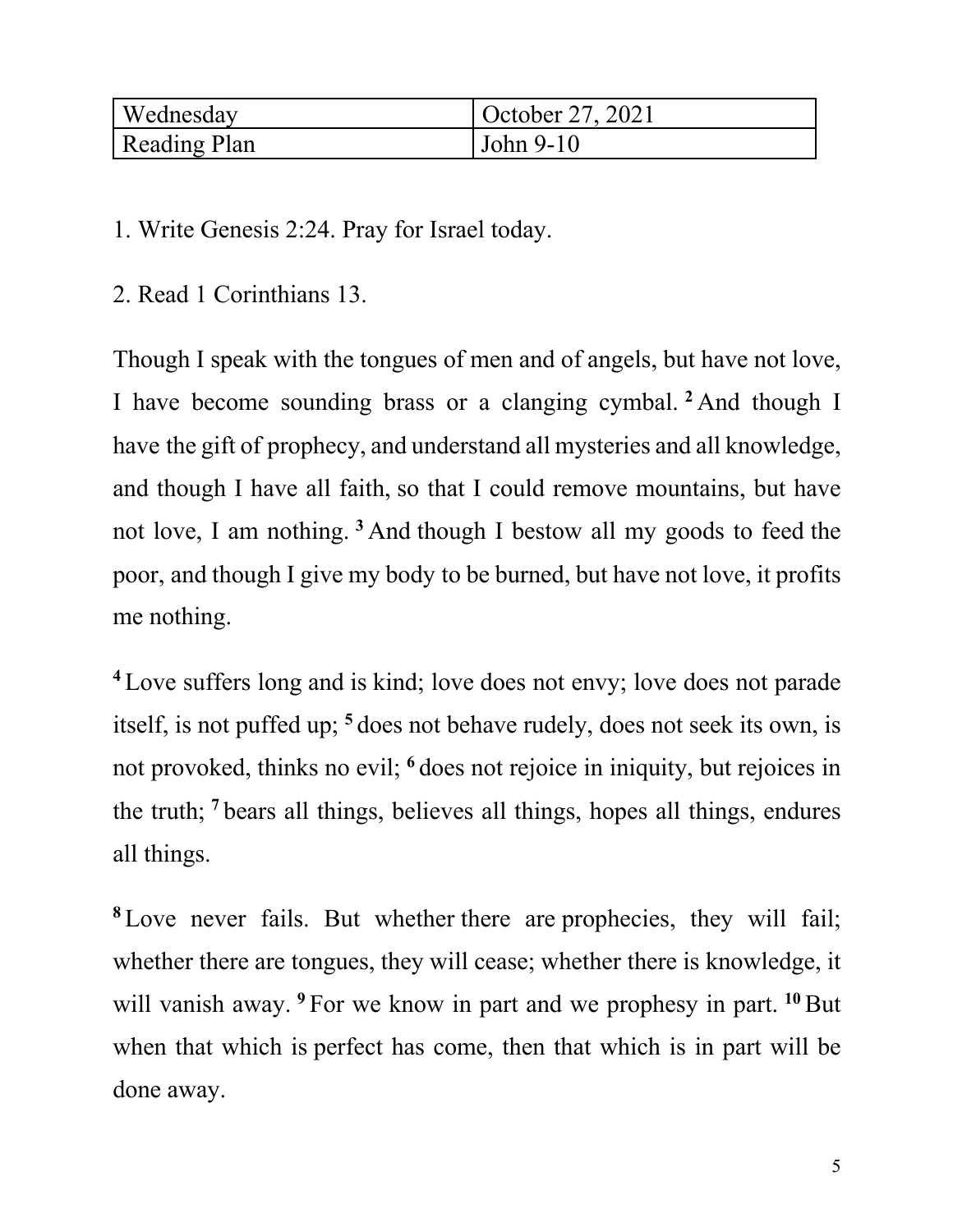**<sup>11</sup>** When I was a child, I spoke as a child, I understood as a child, I thought as a child; but when I became a man, I put away childish things. **<sup>12</sup>** For now we see in a mirror, dimly, but then face to face. Now I know in part, but then I shall know just as I also am known.

**<sup>13</sup>** And now abide faith, hope, love, these three; but the greatest of these is love.

3. What does it mean, love does not seek its own?

4. Define provoked.

5. How are you to control your mind from thinking evil? Support your answer with scripture.

6. Describe rejoicing in inequity? How do you rejoice in inequity?

7. Define rejoicing. How do you rejoice in truth?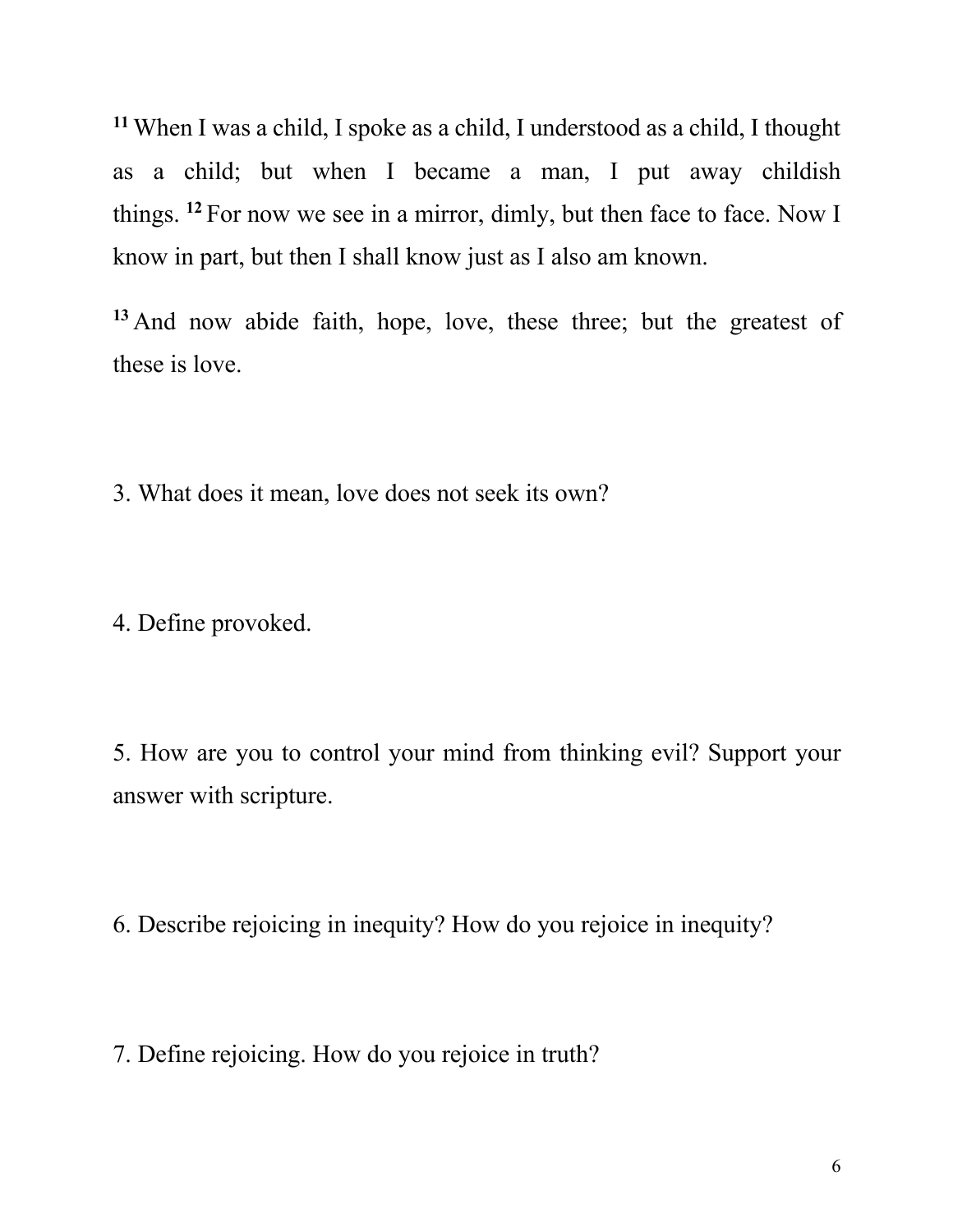| Thursday            | October 28, 2021 |
|---------------------|------------------|
| <b>Reading Plan</b> | Luke 10          |

2. Read 1 Corinthians 13.

Though I speak with the tongues of men and of angels, but have not love, I have become sounding brass or a clanging cymbal. **<sup>2</sup>** And though I have the gift of prophecy, and understand all mysteries and all knowledge, and though I have all faith, so that I could remove mountains, but have not love, I am nothing. **<sup>3</sup>** And though I bestow all my goods to feed the poor, and though I give my body to be burned, but have not love, it profits me nothing.

**<sup>4</sup>** Love suffers long and is kind; love does not envy; love does not parade itself, is not puffed up; **<sup>5</sup>** does not behave rudely, does not seek its own, is not provoked, thinks no evil; **<sup>6</sup>** does not rejoice in iniquity, but rejoices in the truth; **<sup>7</sup>** bears all things, believes all things, hopes all things, endures all things.

**<sup>8</sup>** Love never fails. But whether there are prophecies, they will fail; whether there are tongues, they will cease; whether there is knowledge, it will vanish away. <sup>9</sup> For we know in part and we prophesy in part. <sup>10</sup> But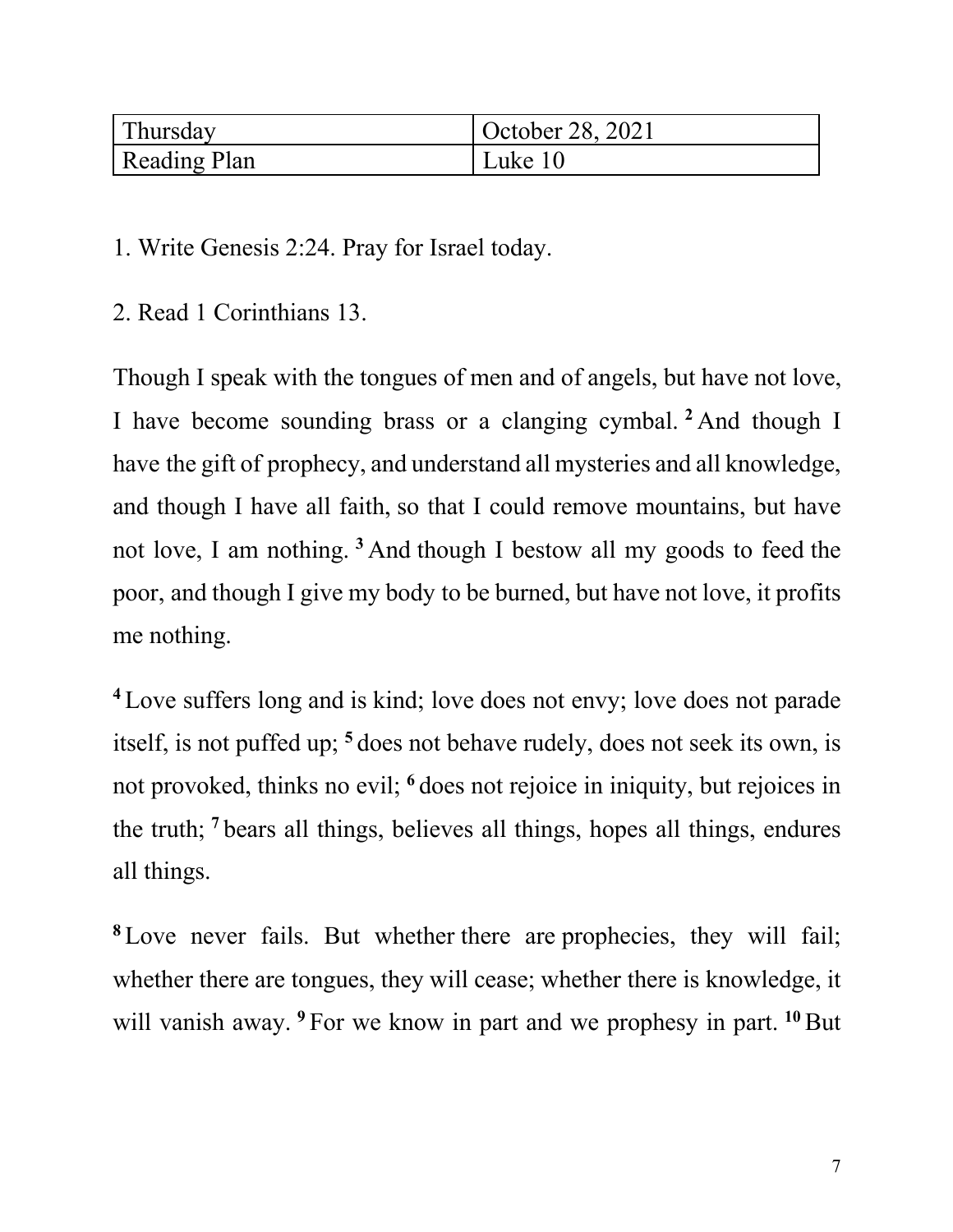when that which is perfect has come, then that which is in part will be done away.

**<sup>11</sup>** When I was a child, I spoke as a child, I understood as a child, I thought as a child; but when I became a man, I put away childish things. **<sup>12</sup>** For now we see in a mirror, dimly, but then face to face. Now I know in part, but then I shall know just as I also am known.

**<sup>13</sup>** And now abide faith, hope, love, these three; but the greatest of these is love.

3. What does it mean to bear all things?

4. What do you believe above all other things?

5. Define hope.

6. Define endures.

7. Love never  $\_\_\_\_\_\_\_\_\_\_\_\_\_\_$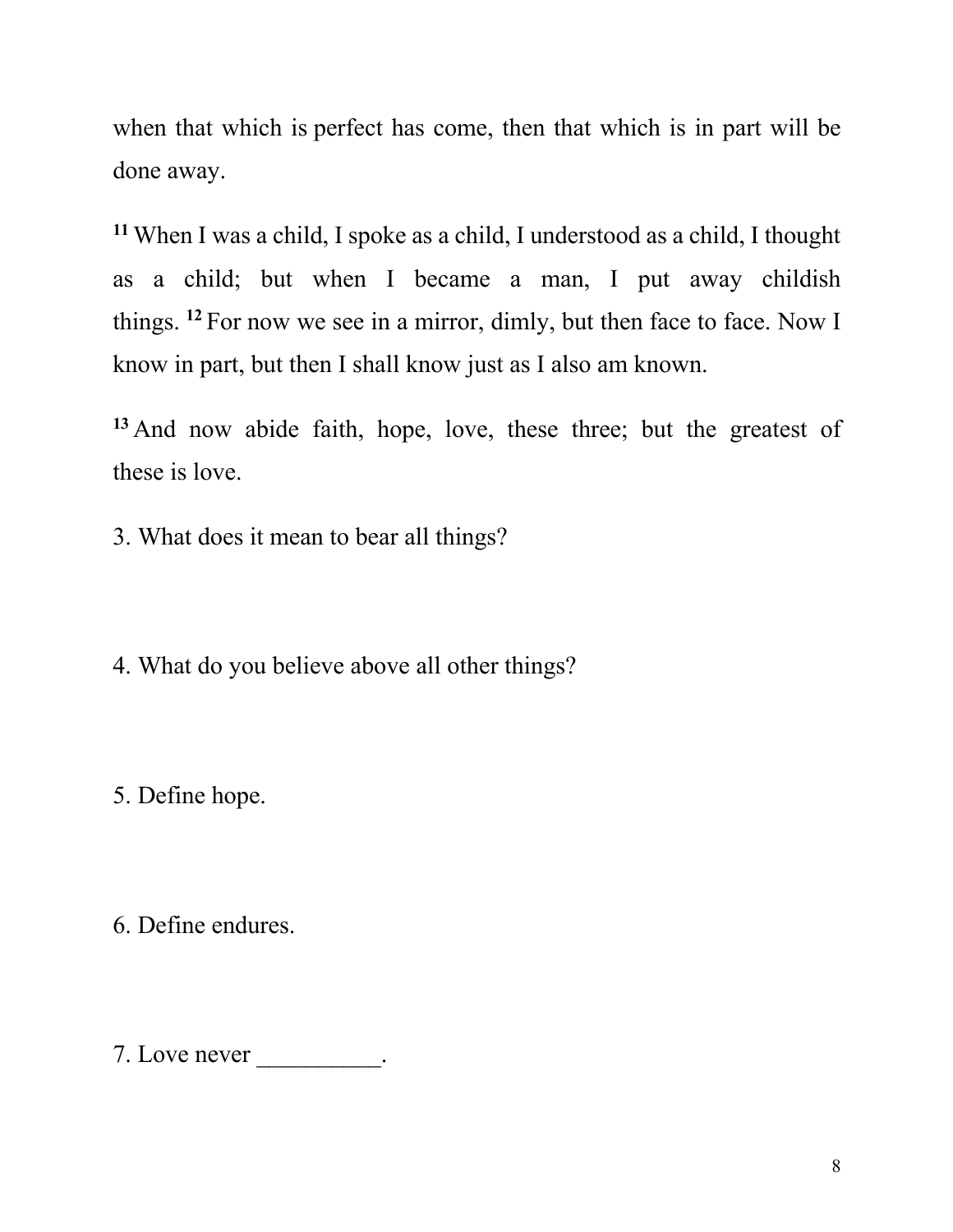| Friday              | October 29, 2021 |
|---------------------|------------------|
| <b>Reading Plan</b> | Luke 12-13       |

2. Read 1 Corinthians 13.

Though I speak with the tongues of men and of angels, but have not love, I have become sounding brass or a clanging cymbal. **<sup>2</sup>** And though I have the gift of prophecy, and understand all mysteries and all knowledge, and though I have all faith, so that I could remove mountains, but have not love, I am nothing. **<sup>3</sup>** And though I bestow all my goods to feed the poor, and though I give my body to be burned, but have not love, it profits me nothing.

**<sup>4</sup>** Love suffers long and is kind; love does not envy; love does not parade itself, is not puffed up; **<sup>5</sup>** does not behave rudely, does not seek its own, is not provoked, thinks no evil; **<sup>6</sup>** does not rejoice in iniquity, but rejoices in the truth; **<sup>7</sup>** bears all things, believes all things, hopes all things, endures all things.

**<sup>8</sup>** Love never fails. But whether there are prophecies, they will fail; whether there are tongues, they will cease; whether there is knowledge, it will vanish away. <sup>9</sup> For we know in part and we prophesy in part. <sup>10</sup> But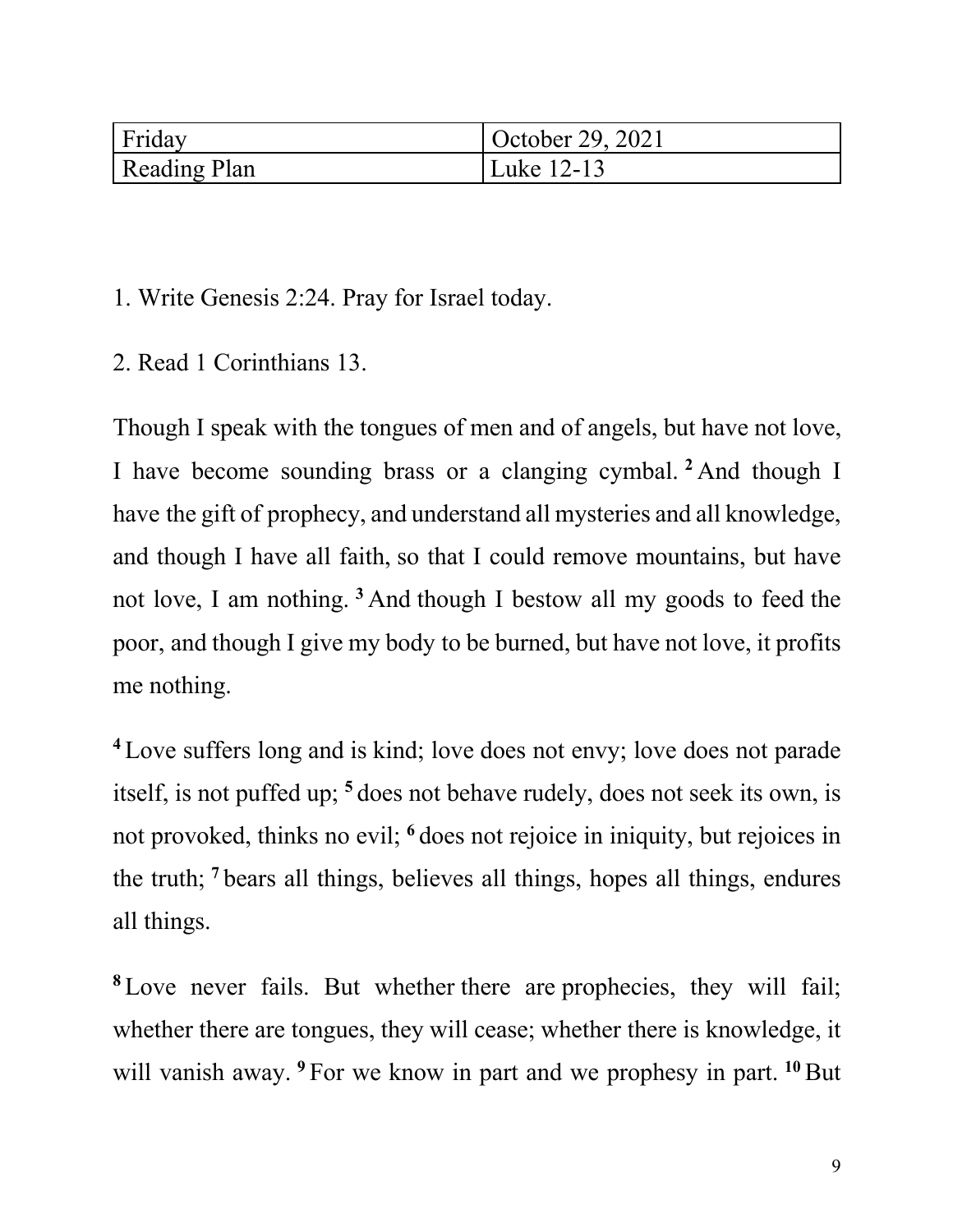when that which is perfect has come, then that which is in part will be done away.

**<sup>11</sup>** When I was a child, I spoke as a child, I understood as a child, I thought as a child; but when I became a man, I put away childish things. **<sup>12</sup>** For now we see in a mirror, dimly, but then face to face. Now I know in part, but then I shall know just as I also am known.

**<sup>13</sup>** And now abide faith, hope, love, these three; but the greatest of these is love.

3. From all of the scriptures in number 2 write out a powerful statement (paragraph) about marriage.

Fun Friday:

- 1. What magician came to be baptized by Philip?
- 2. Who referred to the Israelites crossing the Red Sea as a baptism?
- 3. What tradeswoman was baptized by Paul and Silas?
- 4. How many people were baptized on the day of Pentecost?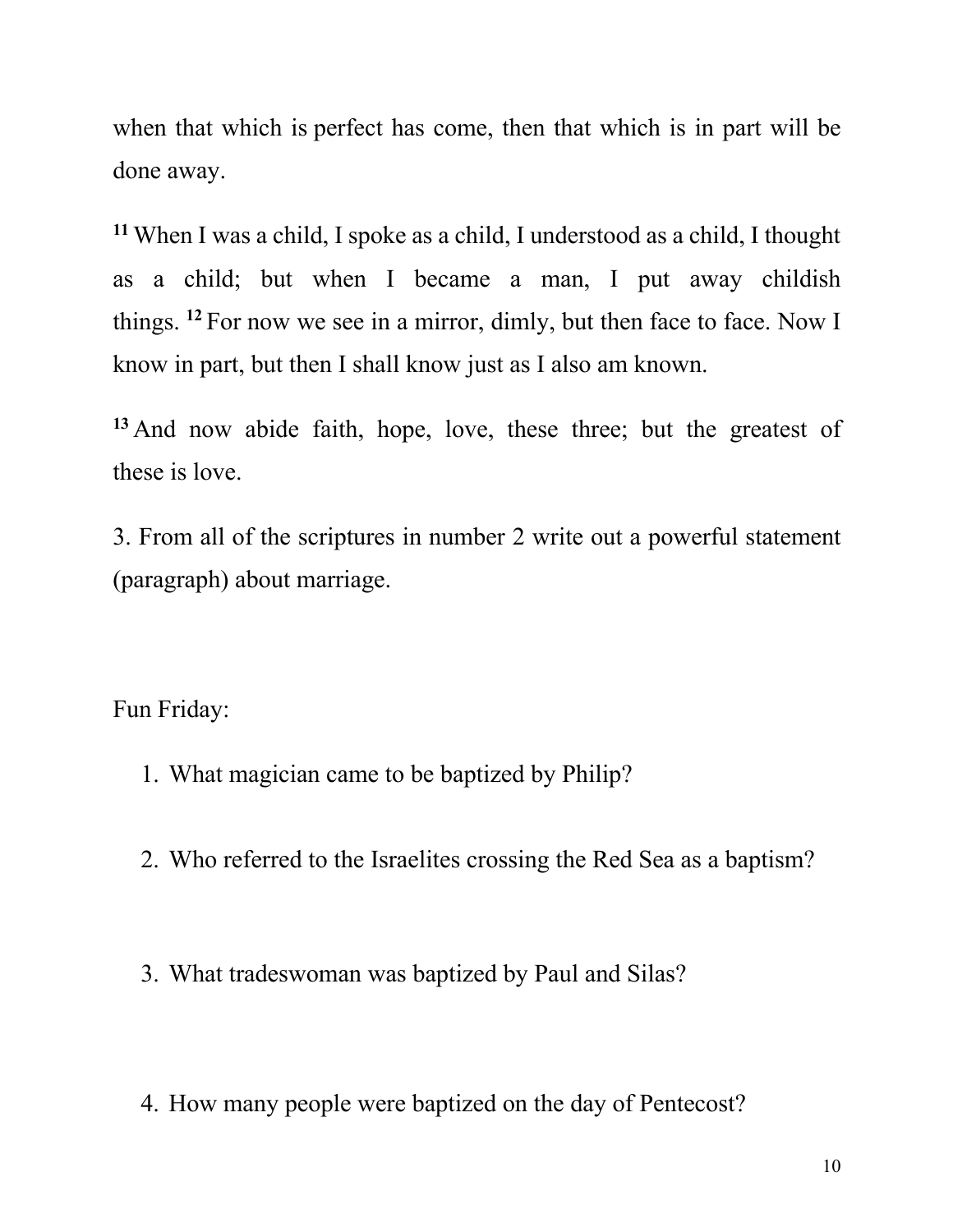- 5. Who baptized Paul?
- 6. What Roman official did Peter baptize?
- 7. What kind of baptism did John promise Christ would administer?
- 8. What foreign dignitary did Philip baptize?
- 9. What man of Philippi took Paul and Silas home and was baptized by them?
- 10. In what city did Crispus, the synagogue ruler believe Paul's message and submit to baptism?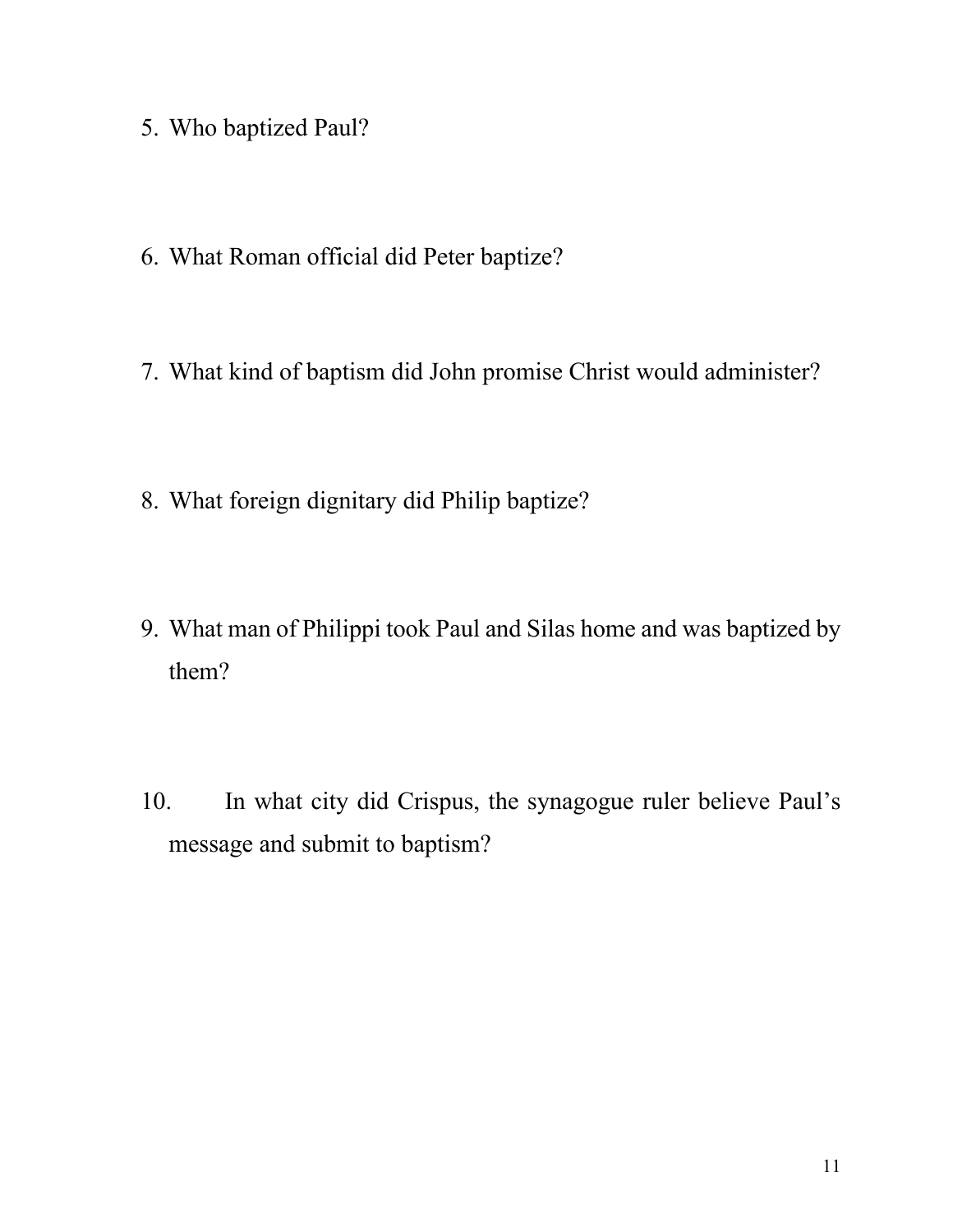| <b>Saturday</b> | October 30, 2021 |
|-----------------|------------------|
| Reading Plan    | Luke 14-15       |

1. Write the memory verse. Write the mission statement for theway church.

2. Reflect on this week, what lesson, statement, reading, video etc. had the greatest impact on you?

3. What are you moved to change because of your time with the Lord this week?

4. What are three take-a-ways from your lessons this week?

5. If you had to take just one point from your preparation this week, what would it be?

6. List three things that you are currently praying about.

7. Pray for service tomorrow. Be ready to recite the memory verse for this week. Pray for your pastor. Pray for your church family. Walk worthy of the calling today! Talk with someone about your preparation this week! Recite the mission statement of theway church. Write the books of the bible in order.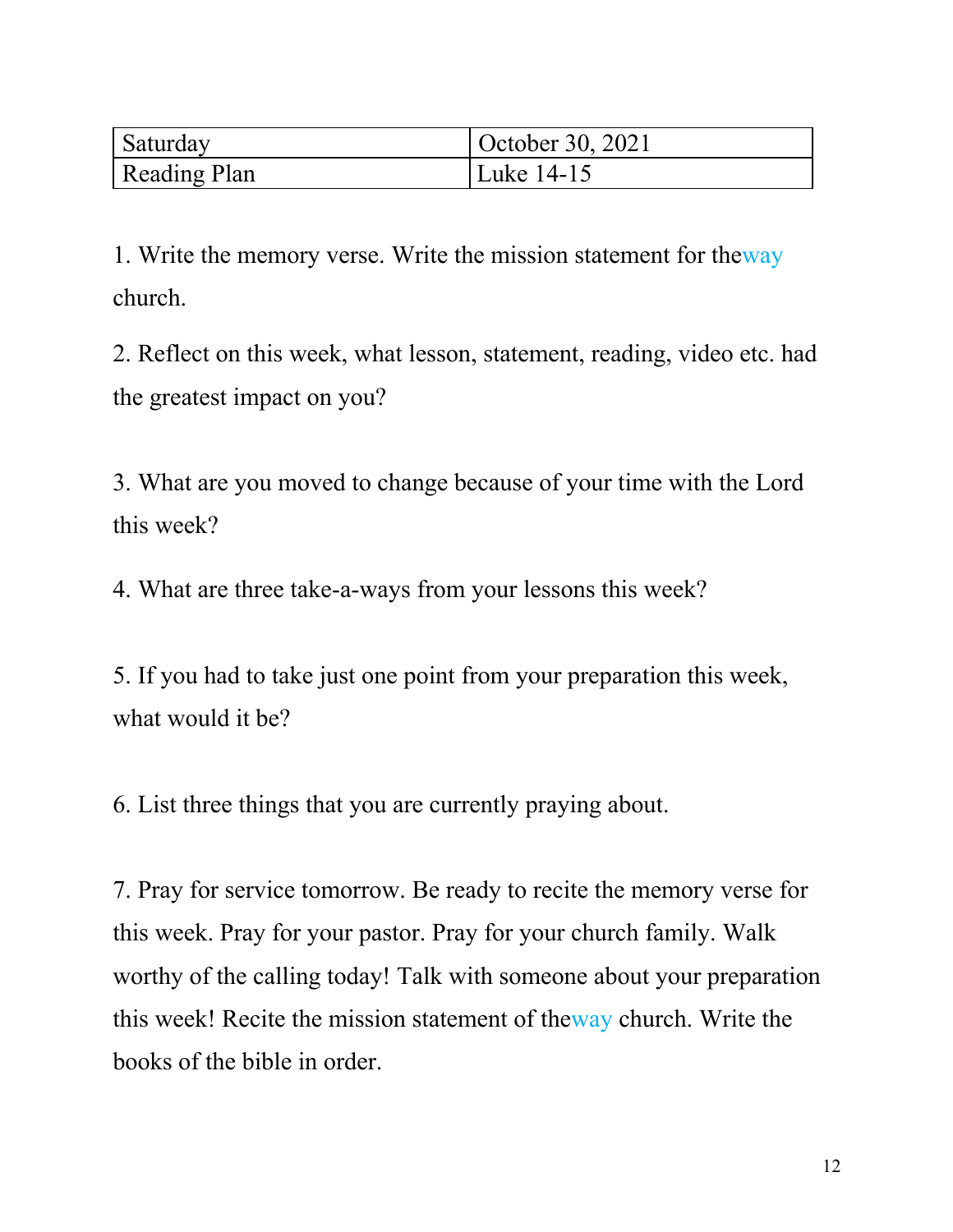| Sunday       | October 31, 2021 |
|--------------|------------------|
| Reading Plan | Luke 16-17       |

- 1. Pray for the service today.
- 2. Say the memory verse for the month to someone in your family.
- 3. Recite the mission statement of theway church to someone this morning.
- 4. Listen to praise and worship music on the way to church.
- 5. ATTEND SERVICE TODAY WITH A HEART OF JOY!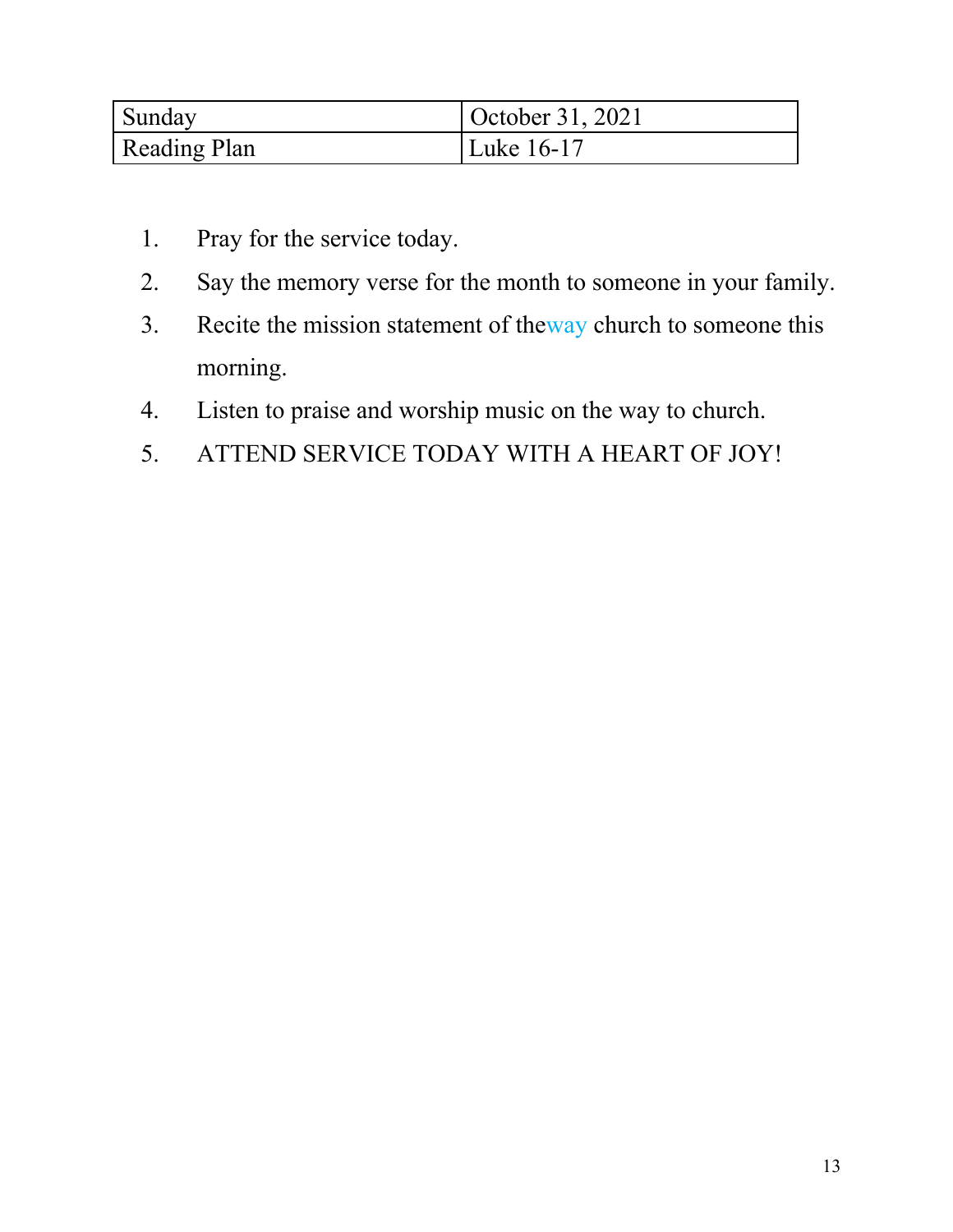Answers to Fun Friday

- 1. What magician came to be baptized by Philip? Simon the Sorceror (Acts 8:12-13)
- 2. Who referred to the Israelites crossing the Red Sea as a baptism? Paul (1 Corinthians 10:1-2)
- 3. What tradeswoman was baptized by Paul and Silas?

Lydia (Acts 16:14-15)

4. How many people were baptized on the day of Pentecost?

About 3,000 (Acts 2:41)

5. Who baptized Paul?

Ananias (Acts 9:18)

6. What Roman official did Peter baptize?

Cornelius (Acts 10:23-48)

7. What kind of baptism did John promise Christ would administer?

A baptism with the Holy Spirit with fire (Luke 3:16)